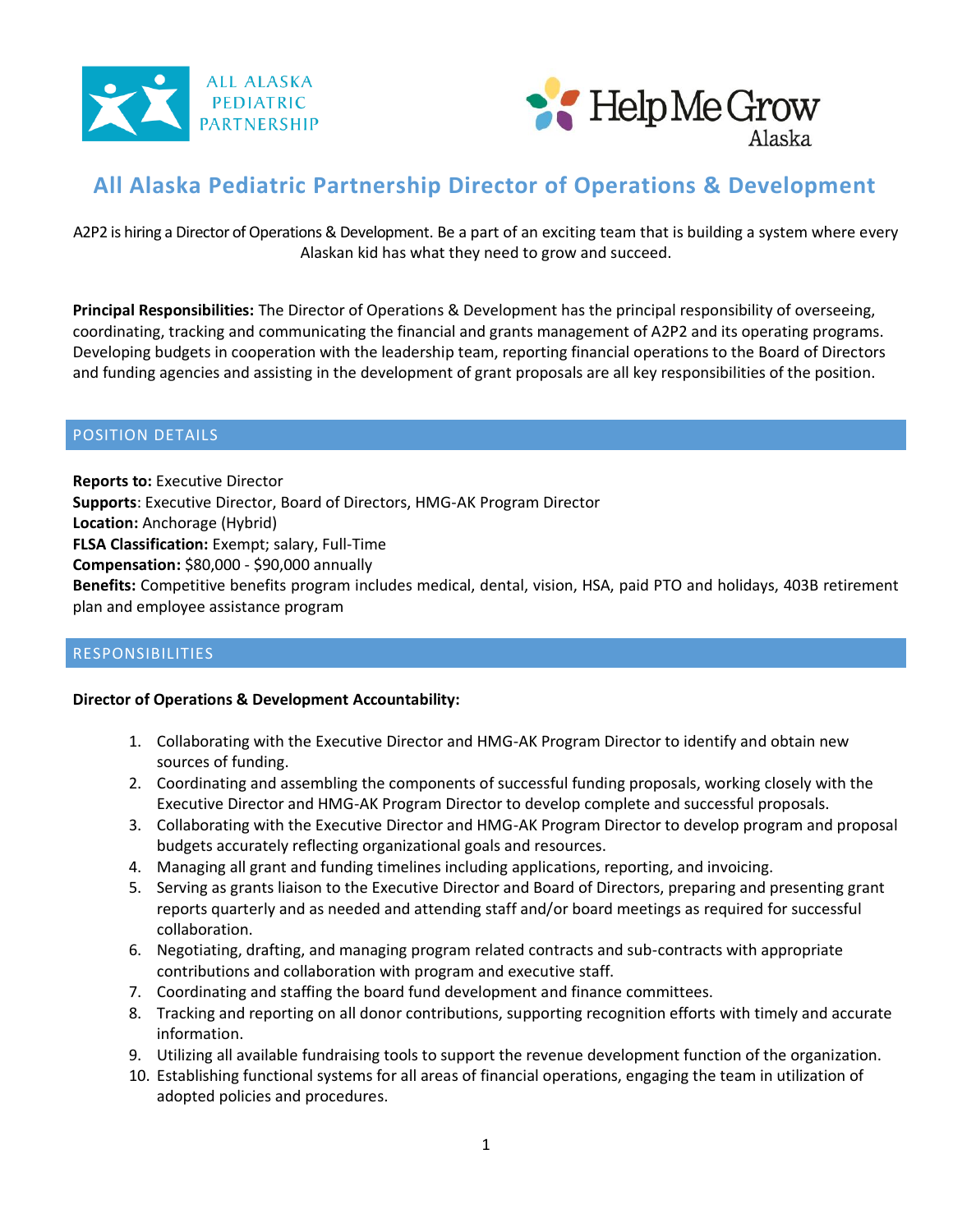



- 11. Managing all receivables and overseeing filing of invoices and reports as required to ensure timely and complete receipt of all contracted funds.
- 12. Overseeing the accounts payable and payroll functions of the organization, serving as the point of contact for the external bookkeeping and payroll team.
- 13. Developing internal budgets and collaborating with the Executive Director and HMG-AK Director on budget finalization and oversight.
- 14. Providing knowledgeable oversight of all financial systems, utilizing external specialists where necessary for technical support to ensure all financial operations are functioning as designed.

#### **Director of Operations & Development Authority:**

Within established budget and operating guidelines, the Operations & Development Director has the authority to:

- 1. Approve expenditures, sign contracts and financially obligate the organization.
- 2. Coordinate, draft, sign and submit external reports to grantors and other outside agencies. Represent A2P2 in negotiating final details of grants and program contributions.

## ORGANIZATIONAL STANDARDS

- 1. We are guided by our core purpose: Excellent health for all Alaska's kids and we do this by building a system where every Alaskan kid has what they need to grow and succeed.
- 2. Our purpose can be fulfilled only through successful partnership with communities and service providers statewide. We are individually responsible for supporting these collaborative and cooperative relationships.
- 3. We value systems and procedures and understand the importance of utilizing current procedures consistently so they may be accurately evaluated and continually improved.
- 4. We are continually improving, seeking innovative ways to achieve our purpose while understanding that the best evolution of systems and processes is iterative and based on data and experience.
- 5. We are data driven; capturing information, tracking activities, reporting and analyzing data are regular recurring activities.
- 6. We are Alaska focused fulfilling our purpose is a statewide effort with a sense of community "close to home."
- 7. All client materials and information will be held as *strictly confidential* and will be appropriately secured.
- 8. Employees are encouraged to recommend ideas for the vision of the organization, innovations and improvements within their department and position that are consistent with our core purpose.

#### EDUCATION AND EXPERIENCE:

- Bachelor's degree in Accounting, Finance, Business Administration, Health Care Administration, Communications or related field highly preferred
- Proficient in the Microsoft Office Suite with the demonstrated ability to learn new software applications